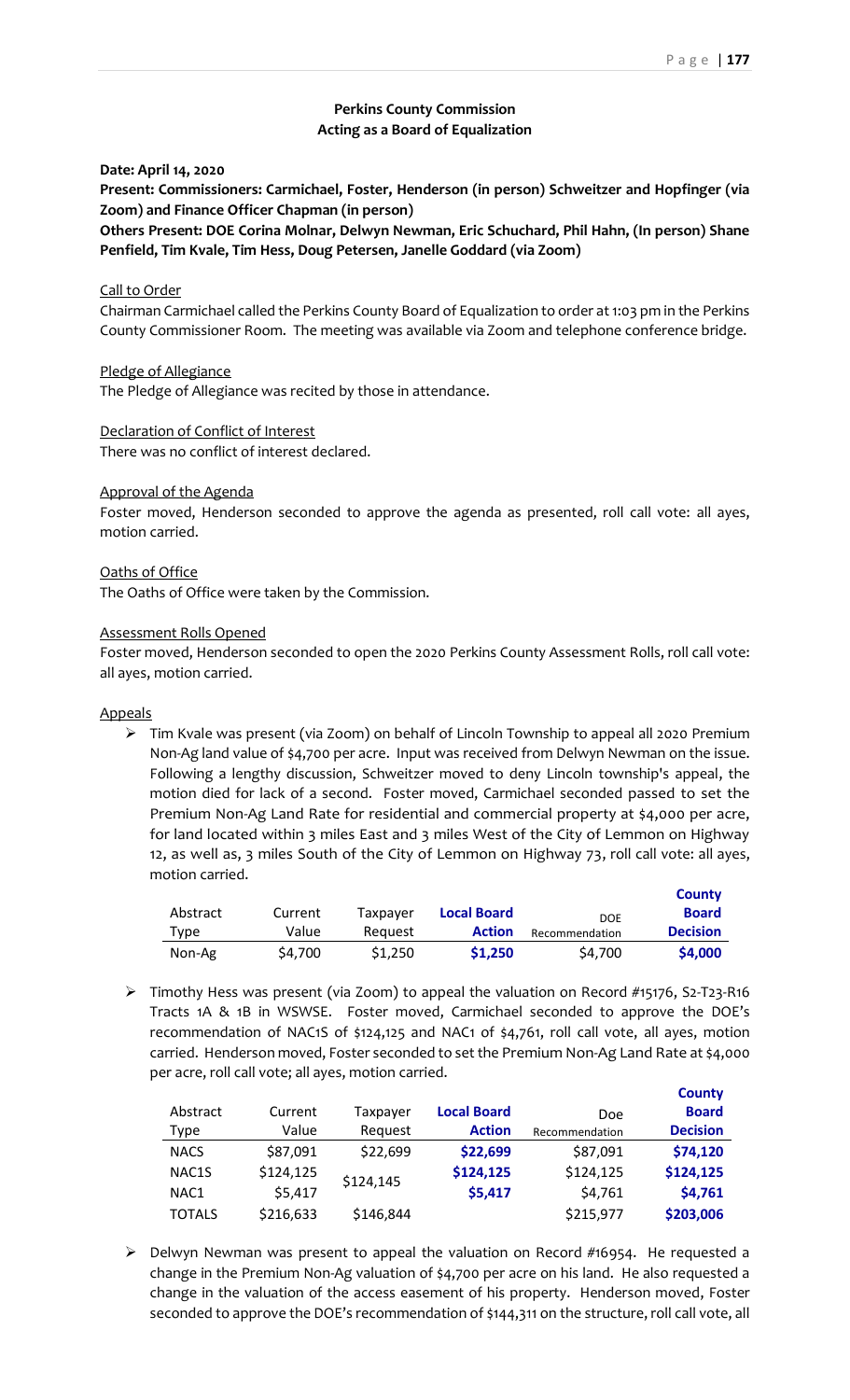ayes, motion carried. Carmichael moved, Henderson seconded to make no adjustment to the valuation on the access easement of Newman's property, roll call vote, all ayes, motion carried. Schweitzer moved, Henderson seconded to set the Premium Non-Ag Land Rate at \$4,000 per acre, roll call vote; all ayes, motion carried.

|                    |           |           |                    |                | <b>County</b>   |
|--------------------|-----------|-----------|--------------------|----------------|-----------------|
| Abstract           | Current   | Taxpayer  | <b>Local Board</b> | <b>Doe</b>     | <b>Board</b>    |
| Type               | Value     | Request   | <b>Action</b>      | Recommendation | <b>Decision</b> |
| <b>NACS</b>        | \$69,325  | \$69,325  | \$18,437           | \$69,325       | \$59,000        |
| NAC <sub>1</sub> S | \$144,311 | \$143,723 | \$144,311          | \$144,311      | \$144,311       |
| <b>TOTALS</b>      | \$213,636 | \$213,048 | \$162,748          | \$213,636      | \$203,311       |

➢ Douglas Petersen was present (via Phone Conference Bridge) to address his appeal on the property valuation of Gregorian Inc Record #15191. He requested the valuation be set at \$157,717. Foster moved, Hopfinger seconded to lower the valuation for the structure NACC2 to \$157,717, roll call vote: all ayes, motion carried. Foster moved Schweitzer seconded to set the Premium Non-Ag Land Rate at \$4,000 per acre, roll call vote; all ayes, motion carried.

|                   |           |           |                    |                | <b>County</b>   |
|-------------------|-----------|-----------|--------------------|----------------|-----------------|
| Abstract          | Current   | Taxpayer  | <b>Local Board</b> | <b>Doe</b>     | <b>Board</b>    |
| Type              | Value     | Request   | <b>Action</b>      | Recommendation | <b>Decision</b> |
| <b>NACC</b>       | \$6,089   | \$6,089   | \$6,089            | \$6,089        | \$24,600        |
| NACC <sub>2</sub> | \$319,219 | \$151,628 | \$151,628          | \$319,219      | \$157,717       |
| <b>TOTALS</b>     | \$325,308 | \$157,717 | \$157,717          | \$325,308      | \$182,317       |

➢ Janelle & Todd Goddard was present (via Zoom) to appeal the valuation of her residence, Record #3855, SW of S23-T16-R10. She felt the there was no obsolescence for location of residence. Carmichael moved, Foster seconded to lower the valuation on the structure on Record #3855 to \$99,000, roll call vote: Foster aye, Schweitzer nay, Hopfinger aye, Henderson aye, Carmichael aye, motion carried.

|          |           |          |                    |                | <b>County</b>   |
|----------|-----------|----------|--------------------|----------------|-----------------|
| Abstract | Current   | Taxpayer | <b>Local Board</b> | <b>Doe</b>     | <b>Board</b>    |
| Type     | Value     | Reauest  | <b>Action</b>      | Recommendation | <b>Decision</b> |
| NAA1S    | \$133,624 | \$96,209 | \$96,209           | \$131,139      | \$99,000        |

➢ Eric Schuchard (in person) and Amanda Schuchard (via Zoom) were present to appeal the valuation on their residence, Record #17679, MH only located on SW of S26-T16-R10. They felt the map factor of 1.0 was too high and the house not worth appraised value in current location. Foster moved, Henderson seconded to lower the valuation on the Record# 17679 MH only located on SW of S26-T16-R10 to NAAM1-S - \$67,700 and NAA1-S - \$12,300, roll call vote: Schweitzer nay, Henderson aye, Foster aye, Hopfinger aye, Carmichael aye, motion carried.

|               |           |          |                    |                | <b>County</b>   |
|---------------|-----------|----------|--------------------|----------------|-----------------|
| Abstract      | Current   | Taxpayer | <b>Local Board</b> | Doe            | <b>Board</b>    |
| Type          | Value     | Request  | <b>Action</b>      | Recommendation | <b>Decision</b> |
| NAAM1S        | \$90,297  | \$65,014 | \$65,014           | \$90,902       | \$67,700        |
| NAA1S         | \$20,525  | \$14,778 | \$14,778           | \$16,420       | \$12,300        |
| <b>TOTALS</b> | \$110,822 | \$79,792 | \$79,792           | \$107,322      | \$80,000        |

## Tax Exempt Property

- $\triangleright$  Phil Hahn was present on behalf of Grace Baptist Church to request tax exempt status on the new Baptist Church under construction in Bison as it is being used exclusively for religious purposes. Foster moved, Carmichael seconded to grant 100% tax exemption on Record #12992 Coopers Addn Blk 5 Lots 1, 2, 3 & 4, roll call vote: Foster aye, Hopfinger aye, Schweitzer aye, Henderson aye, Carmichael aye, motion carried.
- ➢ Henderson moved, Foster seconded to accept the list of tax-exempt property with the addition of the Record #12992 Coopers Addn Blk 5 Lots 1, 2, 3 & 4, roll call vote: all ayes, motion carried.

## Veteran's Exemption

Schweitzer moved, Hopfinger seconded to approve Veteran's Exemption in the amount of \$58,576, roll call vote: all ayes, motion carried.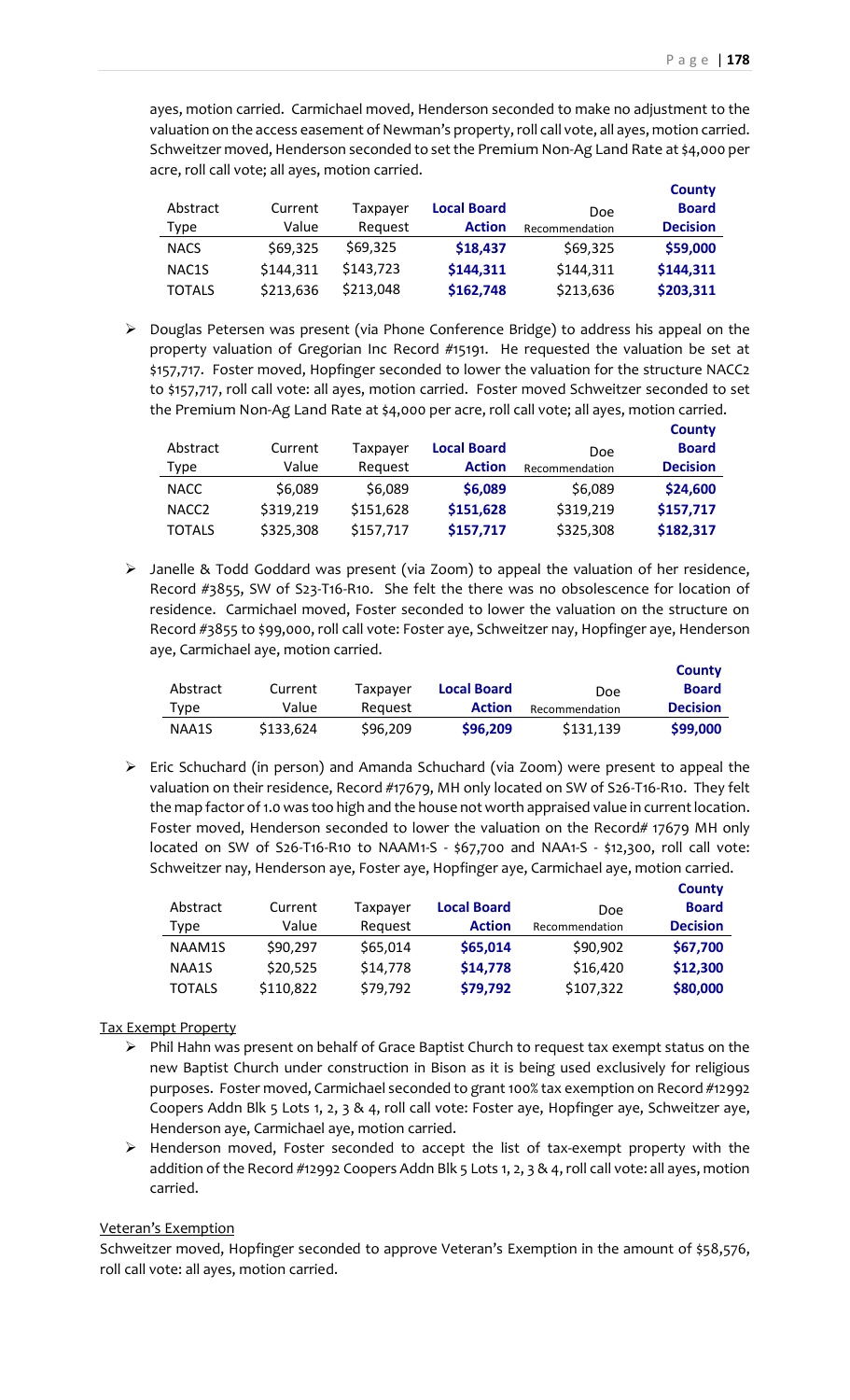# Assessment Freeze

Henderson moved, Foster seconded to approve the removal of \$422,786 in valuation due to fourteen applicants being eligible for the Assessment Freeze for the Elderly and Disabled, roll call vote: all ayes, motion carried.

4:40 pm Chairman Carmichael left the meeting. Vice Chairman Foster chaired the remainder of the meeting.

Owner Occupied List

- ➢ Henderson moved, Hopfinger seconded to approve the 2020 Owner Occupied List, roll call vote: all ayes, motion carried.
- $\triangleright$  Larry & Debra Ruen requested removal of Owner Occupied on Record #13777 Engebretsons Addn Blk 5 Lot 6. Schweitzer moved, Henderson seconded to remove Owner Occupied status from Record #13777 Engebretsons Addn Blk 5 Lot 6, roll call vote: all ayes, motion carried.
- ➢ Schweitzer moved, Foster seconded to allow 33% Owner Occupied status to Record #13237 Lemmon Original Blk 22 Lots 7 & 8 for John & Marla Hausauer, roll call vote: all ayes, motion carried.
- ➢ Henderson moved, Schweitzer seconded to allow 42% Owner Occupied status on Record #12810 Bison Original Blk 7 Lots 7, 8, 9 & 10 for Dan and Sherri Jackson, roll call vote: all ayes, motion carried.
- $\triangleright$  Foster moved, Hopfinger seconded to remove Owner Occupied status on Record #13131, Lemmon Original Blk 7 N 45' of Lot 12 for Deborah Kile, roll call vote: all ayes, motion carried.

## Clean-up Items

- ➢ Henderson moved, Foster seconded to remove Gregory D Johnson's name from Record #4138 SW of S17-T16-R12, Record #4143 SE S17-T16-R12 and Record #4143 SE of S18-T19-R12 currently deeded to Ardel & Deanna Reder, due to termination upon Johnson's death, roll call vote: all ayes, motion carried.
- ➢ A request was received from Mark & Debbie Thompson to combine Record #18009 and #18177. Henderson moved Hopfinger seconded to combine Record #18009 and #18177 into one record #18245, roll call vote: all ayes, motion carried.
- ➢ David Kennedy requested the removal of Tina Kennedy's name from Record #1971 SW of S4- T14-R14, due to the divorce decree. Schweitzer moved, Foster seconded to remove Tina Kennedy's name from Record #1974 SW S4-T14-R14, roll call vote: all ayes, motion carried.
- ➢ Foster moved, Hopfinger seconded to remove Frank & Wiletta Dye from Record #11134 SW S16- T22-R10, due to a clerical error, roll call vote: all ayes, motion carried.
- ➢ Hopfinger moved, Schweitzer seconded to recognize John Peter Hausauer as independent from John Hausauer on Record #13855 NW Townsite Company 1<sup>st</sup> Addn to the City of Lemmon Blk 2, Lots 5 & 6, roll call vote: all ayes, motion carried.

# Local Board Changes

The DOE office recommended a change in valuation to correct a clerical error that missed 40% obsolescence for incomplete construction in the south end of the building on Record #17364 Behrmann Mork Addn Blk 5 Lot 1 less south 5' belonging to Stock's Electric Sales & Services Co. Henderson moved, Foster seconded to correct clerical error and apply 40% obsolescence on Record #17364 Behrmann Mork Addn Blk 5 Lot 1 less south 5', and set the full and true value at \$297,996, roll call vote, all ayes, motion carried.

| Abstract          | Current   | Proposed  | <b>County Board</b> |
|-------------------|-----------|-----------|---------------------|
| Type              | Value     | Value     | <b>Decision</b>     |
| <b>NADC</b>       | \$38,130  | \$38,130  | \$38,130            |
| NADC <sub>2</sub> | \$307,744 | \$259,866 | \$259,866           |
| <b>TOTALS</b>     | \$345,874 | \$297,996 | \$297,996           |

# **Stipulations**

 $\triangleright$  A stipulation was agreed upon by Claudia Merriman on Record #13514, Lemmon's 2<sup>nd</sup> Addn Blk 2 Lot 5. The DOE office recommended a change in valuation based on verbal review of the structure grade & condition. Schweitzer moved, Foster seconded to approve the stipulation on Record #13514, Lemmon's 2nd Addn Blk 4 Lot 5 and set the total value at \$40,542, roll call vote, all ayes, motion carried.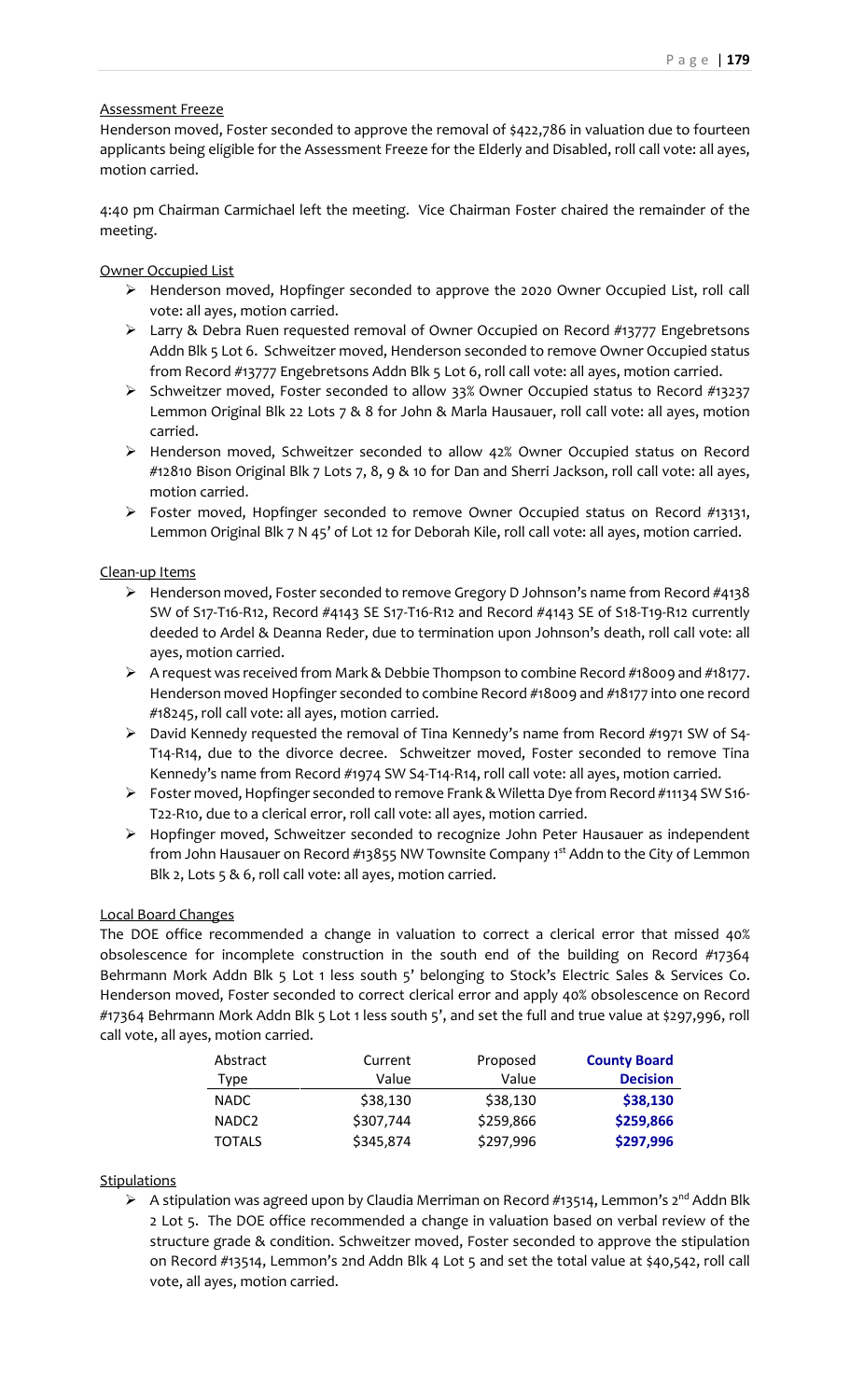| Abstract          | Current  | Proposed | <b>County Board</b> |
|-------------------|----------|----------|---------------------|
| Type              | Value    | Value    | <b>Decision</b>     |
| <b>NADC</b>       | \$2,850  | \$2,850  | \$2,850             |
| NADC <sub>2</sub> | \$47,399 | \$37,692 | \$37,692            |
| <b>TOTAL</b>      | \$50,249 | \$40,542 | \$40,542            |

 $\triangleright$  A stipulation was agreed upon by Johns & Martha Deland on Record #13423, Lemmon's 1<sup>st</sup> Addn Blk 3 Lot 8 - MH on Real Estate. The DOE office recommended a change in valuation based on verbal review of the structure grade and condition. Foster moved, Hopfinger seconded to approve the stipulation on Record #13423, Lemmon's 1<sup>st</sup> Addn Blk 3 Lot 8 - MH on Real Estate and set the total value at \$13,153, roll call vote, all ayes, motion carried.

| Abstract           | Current  | Proposed | <b>County Board</b> |
|--------------------|----------|----------|---------------------|
| Type               | Value    | Value    | <b>Decision</b>     |
| <b>NADS</b>        | \$2,850  | \$2,850  | \$2,850             |
| NAD <sub>1</sub> S | \$926    | \$926    | \$926               |
| NADM1S             | \$16,290 | \$9,610  | \$9,610             |
| TOTAL              | \$20,066 | \$13,153 | \$13,153            |

➢ A stipulation was agreed upon by Dale and Sharon Rice on Record #13430, Lemmon's 1st Addn Blk 4 Lot 3. The DOE office recommended a change in valuation based on verbal review of the structure grade and condition. Schweitzer moved, Hopfinger seconded to approve the stipulation on Record #13430, Lemmon's 1st Addn Blk 4 Lot 3 and set the total value at \$35,894, roll call vote, all ayes, motion carried.

| Abstract<br>Type | Current<br>Value | Proposed<br>Value | <b>County Board</b><br><b>Decision</b> |
|------------------|------------------|-------------------|----------------------------------------|
| <b>NADS</b>      | \$2,850          | \$2,850           | \$2,850                                |
| NADC1S           | \$45,675         | \$33,044          | \$33,044                               |
| TOTAL            | \$48,525         | \$35,894          | \$35,894                               |

➢ A stipulation was agreed upon by Dallas and Robyn Cole on Record #17465, Lemmon's 2nd Addn Blk 5 Lot 9 MH on Real Estate Only, Record #13545, Lemmon's 2<sup>nd</sup> Addn Blk 5 Lot 9 and Record  $\#13546$  Lemmon's 2<sup>nd</sup> Addn Blk 5 Lot 10. The DOE office recommended a change in valuation of the structures based on verbal review of the structure grade and condition. Hopfinger moved, Henderson seconded to approve the stipulation on Record #17465, Lemmon's  $2<sup>nd</sup>$ Addn Blk 5 Lot 9 MH on Real Estate Only and set the value of the structure at \$5,689 and Record #13546 Lemmon's 2<sup>nd</sup> Addn Blk 5 Lot 10 and set the value of the structure at \$1,200 and leave the land value the same on all three, roll call vote: all aye, motion carried.

| Abstract      | Current  | Proposed | <b>County Board</b> |
|---------------|----------|----------|---------------------|
| Type          | Value    | Value    | <b>Decision</b>     |
| NAD1          | \$12,642 | \$5,689  | \$5,689             |
| <b>NAD</b>    | \$2,850  | \$2,850  | \$2,850             |
| NAD1          | \$2,413  | \$1,200  | \$1,200             |
| <b>NAD</b>    | \$2,850  | \$2,850  | \$2,850             |
| <b>TOTALS</b> | \$20,755 | \$12,589 | \$12,589            |

➢ A stipulation was agreed upon by Lacey Kostelecky on Record #13893, Morningside Addn Blk 1 Lots 10, 11 & 12. The DOE office recommended a change in valuation of the structure based on income analysis for 2017-2019 using Capitalized Rates. Hopfinger moved, Henderson seconded to approve the stipulation on Record #13893, Morningside Addn Blk 1 Lots 10, 11 & 12 and to set total value at \$182,287, roll call vote, all ayes, motion carried.

| Abstract          | Current   | Proposed  | <b>County Board</b> |
|-------------------|-----------|-----------|---------------------|
| Type              | Value     | Value     | <b>Decision</b>     |
| <b>NADC</b>       | \$16,993  | \$16,993  | \$16,993            |
| NADC <sub>2</sub> | \$305,778 | \$165,294 | \$165,294           |
| <b>TOTALS</b>     | \$322,771 | \$182,287 | \$182,287           |

➢ A stipulation was agreed upon by Larry & Marilyn Woolston on Record #17816, Tract B in SESE (cont. 7.45 Ac). The DOE office recommended a change in valuation of the structure based on verbal review of the structure's property characteristics. Hopfinger moved, Henderson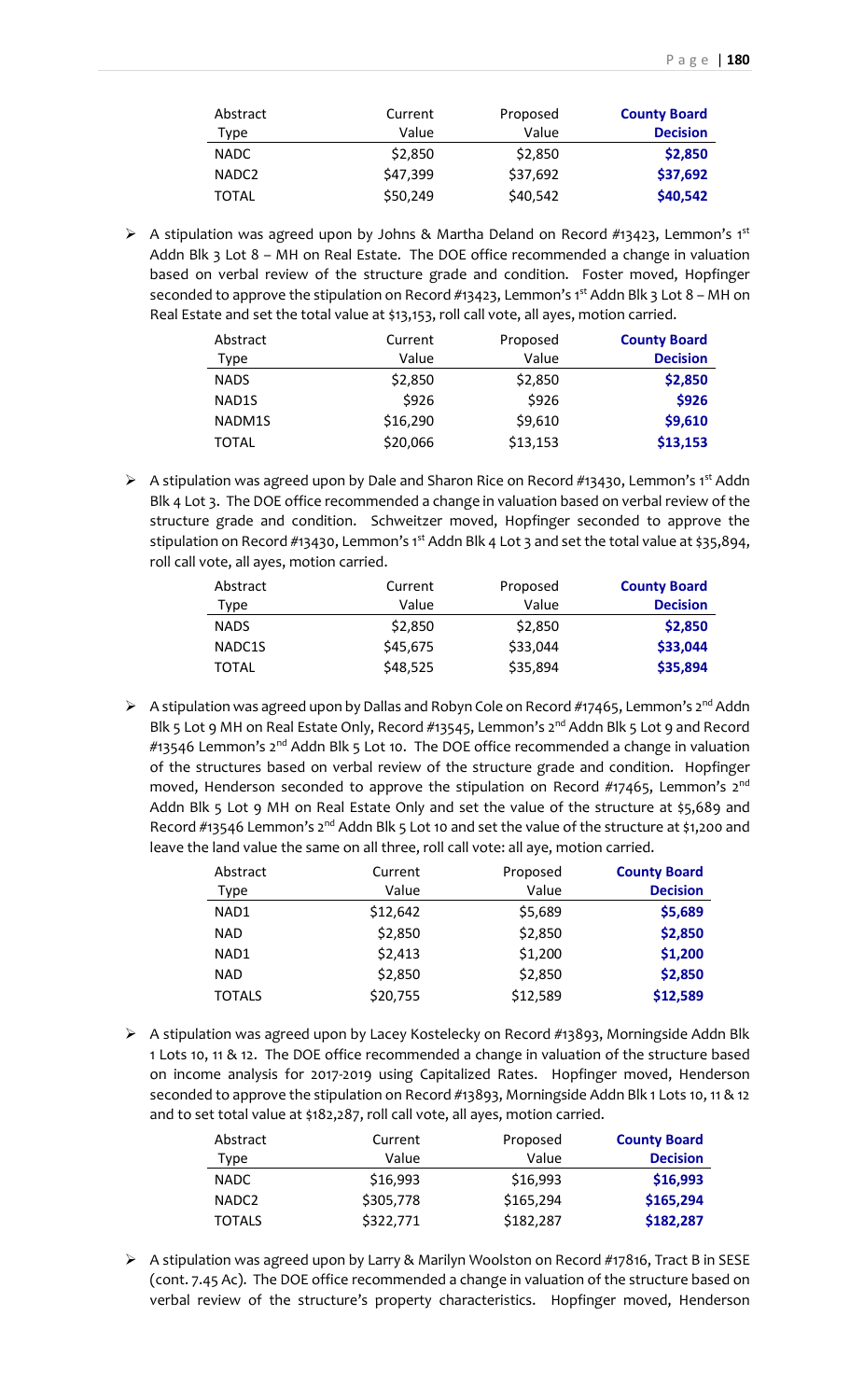seconded to approve the stipulation on Record #17816, Tract B in SESE and to set total value at \$1,769,274, roll call vote: all ayes, motion carried.

| Abstract<br>Type  | Current<br>Value | Proposed<br>Value | <b>County Board</b><br><b>Decision</b> |
|-------------------|------------------|-------------------|----------------------------------------|
| NADC.             | \$68,774         | \$68,774          | \$68,774                               |
| NADC <sub>2</sub> | \$1,953,778      | \$1,700,500       | \$1,700,500                            |
| <b>TOTALS</b>     | \$2,022,552      | \$1,769,274       | \$1,769,274                            |

➢ A stipulation was agreed upon by Dakota Lodge LLC on Record #13565, Lemmon's 2nd Addn Blk 7 Lots 7-12. The DOE recommended a change in valuation of the structure based on income analysis for 2017-2019 using Capitalization Rates. Schweitzer moved, Hopfinger seconded to approve the stipulation on Record #13565, Lemmon's  $2^{nd}$  Addn Blk 7 Lots 7-12 and to set total value at \$1,763,720, roll call vote: all ayes, motion carried.

| Abstract          | Current     | Proposed    | <b>County Board</b> |
|-------------------|-------------|-------------|---------------------|
| Type              | Value       | Value       | <b>Decision</b>     |
| <b>NADC</b>       | \$35,462    | \$35,462    | \$35,462            |
| NADC <sub>2</sub> | \$1,815,122 | \$1,728,258 | \$1,728,258         |
| <b>TOTALS</b>     | \$1,850,584 | \$1,763,720 | \$1,763,720         |

➢ A stipulation was agreed upon by Vance & Tina Trogstad on Record #17354, Lot 5 of Mowry Addn in SW. The DOE recommended a change in valuation based on the cost-to-cure estimate from Blackburn Basements on 4-6-2020 to install push pier system to stabilize the foundation. Henderson moved, Hopfinger seconded to approve the stipulation on Record #17354, Lot 5 of Mowry Addn in SW and to set total value at \$326,144, roll call vote: all ayes, motion carried.

| Abstract      | Current   | Proposed  | <b>County Board</b> |
|---------------|-----------|-----------|---------------------|
| Type          | Value     | Value     | <b>Decision</b>     |
| AGC           | \$4,913   | \$4,913   | \$4,913             |
| AGC1          | \$3,737   | \$3,737   | \$3,737             |
| NAC1AS        | \$386,474 | \$317,494 | \$317,494           |
| <b>TOTALS</b> | \$398,124 | \$326,144 | \$326,144           |

▶ A stipulation was agreed upon by Martin Paul on Record #13587, Lemmon's 3<sup>rd</sup> Addn Blk 2 Lot 4. The DOE office recommended a change in valuation based on verbal review of the structure grade and condition. Foster moved, Henderson seconded to approve the stipulation on Record #13587, Lemmon's 3<sup>rd</sup> Addn Blk 2 Lot 4 and to set total value at \$9,487, roll call vote: all ayes, motion carried.

| Abstract      | Current  | Proposed | <b>County Board</b> |
|---------------|----------|----------|---------------------|
| Type          | Value    | Value    | <b>Decision</b>     |
| <b>NAD</b>    | \$2,850  | \$2,850  | \$2,850             |
| NAD1          | \$8,291  | \$6,637  | \$6,637             |
| <b>TOTALS</b> | \$11,141 | \$9,487  | \$9,487             |

➢ A stipulation was agreed upon by Sherrie Feist on Record #18013 NE S24-T21-R16. The DOE recommended a removal of value on the structure based on an on-site inspection. Foster moved, Henderson seconded to approve the removal of value of the structure on Record #18013 NE S24-T21-R16 and to set total value at \$37,119, roll call vote: all ayes, motion carried.

| Abstract      | Current  | Proposed | <b>County Board</b> |
|---------------|----------|----------|---------------------|
| <b>Type</b>   | Value    | Value    | <b>Decision</b>     |
| AGA           | \$37,119 | \$37,119 | \$37,119            |
| AGA1          | \$9,223  | \$0      | \$0                 |
| <b>TOTALS</b> | \$46,342 | \$37,119 | \$37,119            |

➢ A stipulation was agreed upon by Colleen Oliver on Record # 17315 Lots I in ENW (cont. 4.57 ac), Record #17357 Lot D in ENW (cont. 4.56 ac) and Record #17290 Lot C in ENW (cont. 4.55 ac). The DOE office recommended a change in valuation based on correcting the Class to Ag and value based on soil inventory of the land. Foster moved, Hopfinger seconded to approve the stipulation to change the class to Ag and to set total value at \$21,434, roll call vote: all ayes, motion carried.